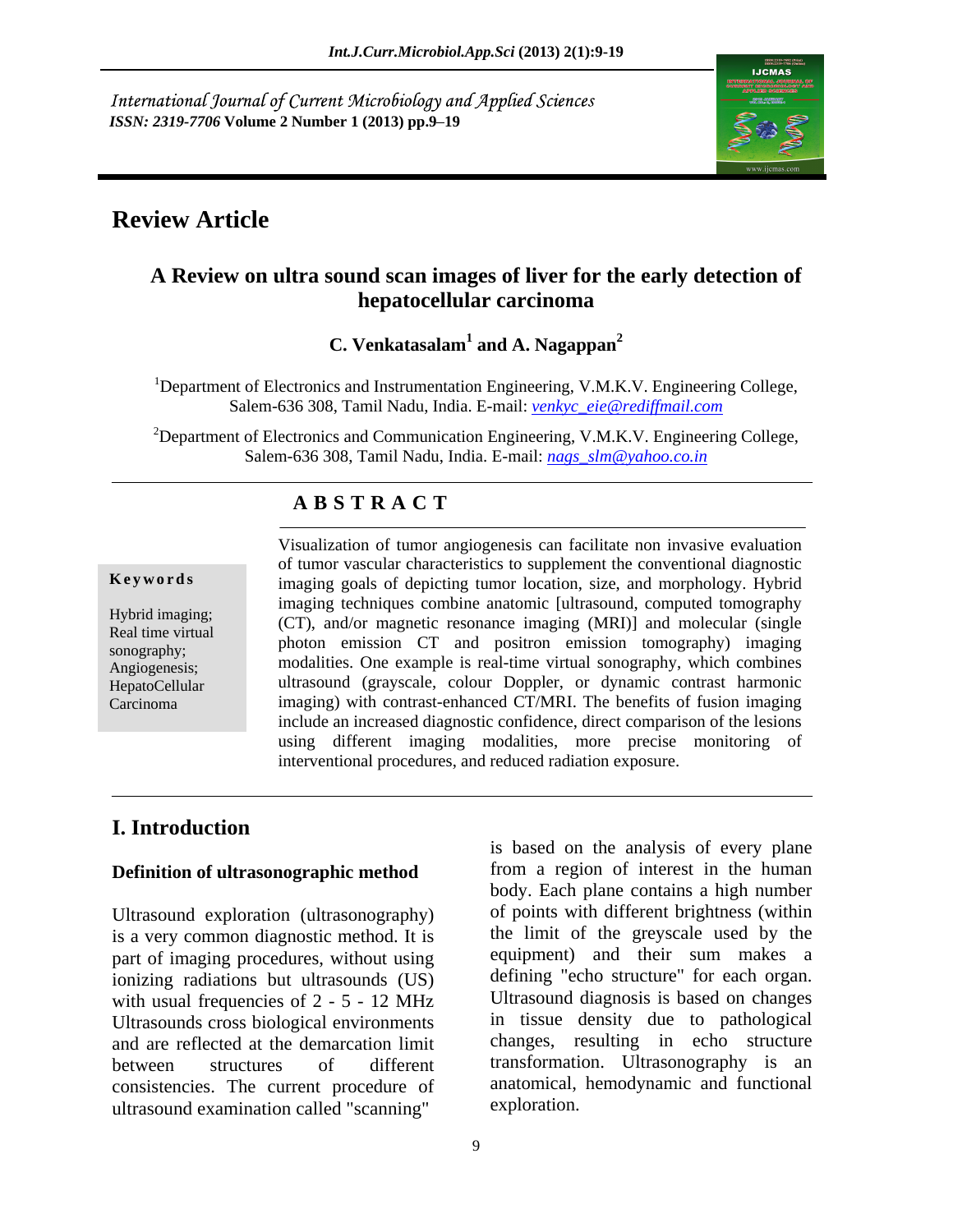It is the most common liver malignancy (Parkin *et al*., 2005). It develops secondary to cirrhosis (in approx. 80% of cases) (Llovet *et al*., 2003) therefore, ultrasound examination every 6 months combined with alpha fetoprotein (AFP) and the state of the state of the state of the state of the state of the state of the state of the state of the state of the state of the state of the state of the state of the state of the sta determination is an effective method for early detection and treatment monitoring for this type of tumor (Bruix and Sherman, 2005; Llovet and Bruix, 2008). Clinically, HCC overlaps with advanced liver cirrhosis (long evolution, repeated a strategy of the strategy of the strategy of the strategy of the strategy of the strategy of the strategy of the strategy of the strategy of the strategy of the strategy of the strategy vascular and parenchymal **being the contract of the contract of the contract of the contract of the contract of the contract of the contract of the contract of the contract of the contract of the contract of the contract o** decompensation, sometimes bleeding due to variceal leakage) in addition to accelerated weight loss in the recent past and lack of appetite. HCC appearance on "wash-out" phenomenon can be seen on the 2D ultrasound is that of a solid tumor, with imprecise delineation, heterogeneous structure and uni- or multilocular (encephaloid form) (Fig.1). An Ultrasound is useful in HCC detection, "infiltrative" type is also described which is difficult to discriminate from liver nodular reconstruction in cirrhosis. The energy effectiveness, the Barcelona **ILIEpatecellular Carcinoms (IICC):**<br>
It is the most communistive described througe described integrates have a streague of the most communistic portal venous and the most of  $\alpha$  of  $\alpha$  and  $\alpha$  of  $\alpha$  and  $\alpha$  of  $\alpha$ 

Typically HCC invades liver vessels, primarily the portal veins but also the therapy is indicated in early stages, which hepatic veins (Badea and Badea, 1991). Doppler examination detects a high speed cm), arterial flow and low impedance index (correlated with described changes in tumor angiogenesis). The spatial stage (single nodule of 2-5 cm, or up to 3 distribution of the vessels is irregular, disordered. (CEUS) contrast-enhanced radiofrequency ablation (RFA) and liver ultrasonography examination shows hyper enhancement of the lesion during the arterial phase. During the portal venous phase there is a specific "wash out" of ultrasound contrast agent (UCA) and the tumor appears hypoechoic during the late phase. Poorly differentiated tumors may liver metastases palliative therapies

**II. Hepatocellular Carcinoma (HCC):** This appearance was found in approx. described changes have diagnostic value in liver nodules larger than 2 cm.



**Fig.1** Encephaloid hepatocellular carcinoma (CEUS). Contrast tumor enhancement is observed on the left during arterial phase. The right, during portal venous phase.

stabilization and assessing therapeutic efficacy. In terms of staging related to therapy effectiveness, the Barcelona classification is used (Llovet *et al*, 1999) which identifies five HCC stages. Curative include very early stage (single nodule <2 curable by surgical resection (survival 50-70% five years after surgical resection) (Llovet *et al*, 2003) and early nodules <3 cm) which can be treated by transplantation.

have a stronger wash out leading to an (TACE and sorafenib systemic therapy) isoechoic appearance to the liver and in the end stage only symptomatic Intermediate stage (polinodulars, without portal invasion) and advanced stage (N1, M1, with portal invasion) undergo Trans arterial chemoembolization (TACE) of liver metastases palliative therapies therapy applies.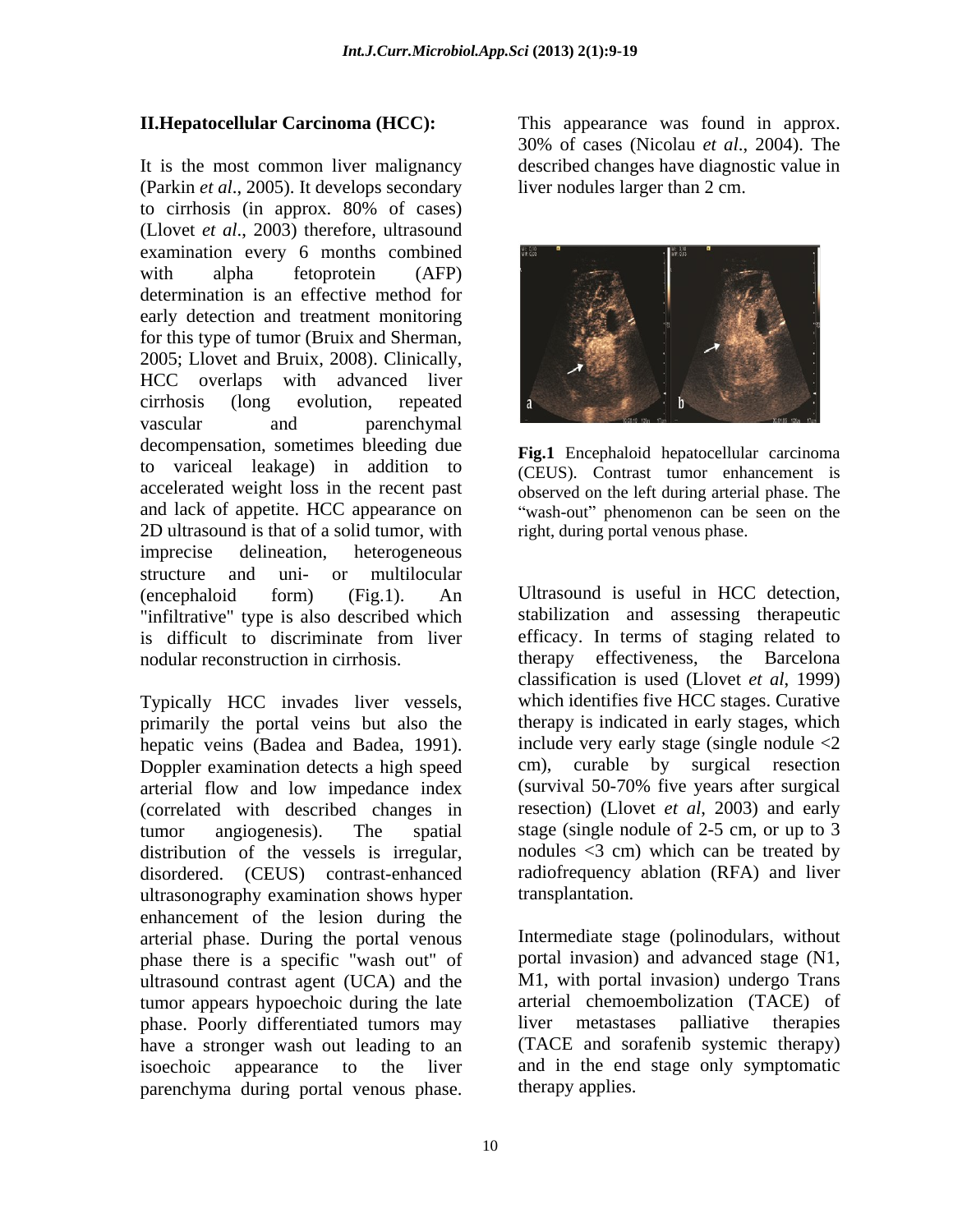The suggestive appearance of early HCC on 2D ultrasound examination is that of sufficient for HCC diagnosis (Jang et al., hypoechoic nodule, with distinct pattern, 2009). These results prove that for a developed on cirrhotic liver. Hypoechoic correct characterization of the lesions it is appearance is characteristic of necessary to extend the examination time moderate/poorly differentiated HCC, with to 5 minutes or even longer (Von Herbay low or absent fatty changes. Rarely, HCC *et al.*, 2009). may appear isoechoic, consist of a tumor type with a higher degree of differentiation and therefore with slower development. Another common aspect is "bright loop" hypoechoic nodules in a hyperechoic tumor. (Minami and Kudo, 2010). Spectral Doppler characteristics of early HCC overlap those of the dysplastic nodule, as they are represented by the presence of portal venous signal type or arterial type with normal RI (well differentiated HCC) or increased RI (moderately or poorly

exploration identifies a chaotic vessels without encapsulation. CFM shows a central pattern. On CEUS examination, early HCC has an iso- or hypervascular appearance during the arterial phase followed by wash out during portal venous and late phase. There are studies showing that the wash out process is directly correlated with the size and features of neoplastic circulatory bed. Thus, highly phenomenon of late or even very late "wash out" while poorly differentiated HCC has an accelerated wash out at the end of arterial phase (Strobel *et al*., 2005; von Herbay *et al.*, 2009; Jang *et al*., 2009). It is therefore mandatory to analyze all these three phases of CEUS examination for a proper characterization of liver nodules. Tumor wash out at the end of the arterial phase allows the HCC diagnosis

**III.Early Hepatocellular Carcinoma**  with a predictability of 89.5%. Some **(Early HCC):** authors consider that early pronounced contrast enhancement of a nodule within 1-2 cm developed on a cirrhotic liver is sufficient for HCC diagnosis (Jang *et al*., 2009). These results prove that for <sup>a</sup> *et al*., 2009).



differentiated HCC) (Fig.2 a,b).<br> **Fig.2 (a)** Early hepatocellular carcinoma (2D,<br>
CFM). The 2D examination reveals a solid,<br>
hypocobois, nodule in Wth liver segment **Fig.2 (a)** Early hepatocellular carcinoma (2D, CFM). The 2D examination reveals a solid, hypoechoic nodule in IVth liver segment, without encapsulation. CFM shows a central vessel with ramifications to the periphery. The underlying liver is cirrhotic.



**Fig.2 (b)** Early hepatocellular carcinoma (2D, CFM). "Nodule in nodule" image: small hypoechoic early HCC inside monitored dysplastic nodule.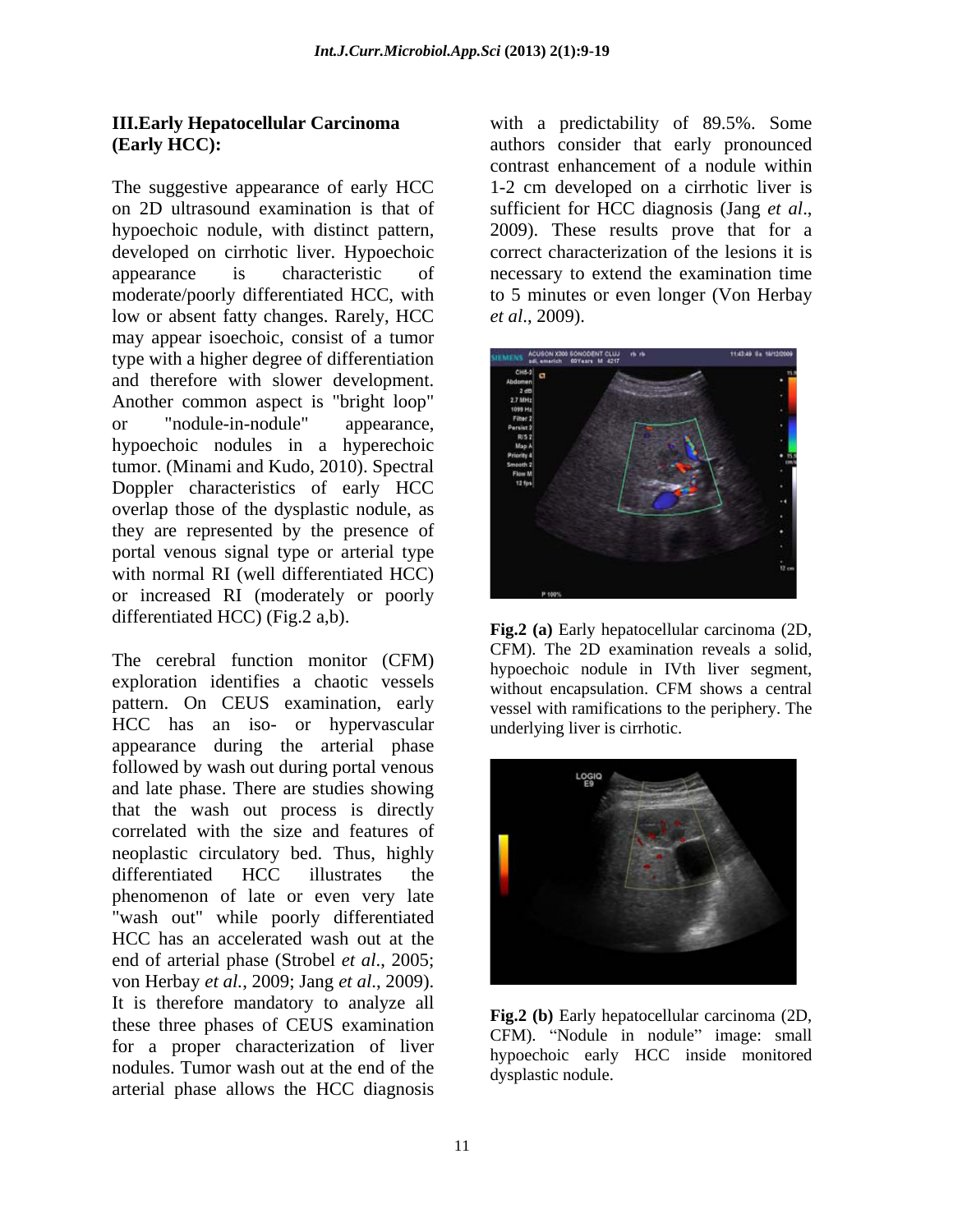# **The ultrasound value in HCC** (from  $\lt 5\%$  in the 90s in Europe to  $> 30\%$

Baseline 2D ultrasound has an important main problem of ultrasound screening is role in surveillance programs for patients that, in order to be cost-effective, it should at risk to develop HCC (Bruix and be applied to the general population and Sherman, 2011). The examination has an not in tertiary hospitals. This raises the acceptable sensitivity which increases with importance of the operator and equipment the tumor size. Sensitivity varies between dependent part of the ultrasound 42% for lesions  $\langle 1 \rangle$  cm and 95% for examination (Bruix *et al.*, 2001). tumors larger than 1 cm, and specificity can reach 90% (Andreana *et al*., 2009). The efficiency of such a program is linked Optimal time interval for ultrasound to the functional liver parenchyma of the screening of "at risk" population is  $6$ months as it results from clinical trials that argue that screening should be excluded in investigated the tumor size doubling time patients with etiologies that prevent (Bruix, 2005; Maruyama *et al*., 2008). For curative treatment or in patients with a recently developed nodule the advanced liver disease (Child-Pugh class dimensional criteria will be taken into C) (Zapata *et al*., 2010). After curative account. Thus, for a nodule with a size of therapies (surgical resection, local ablative less than 10 mm the patient will be re- therapies) continuing ultrasound screening evaluated by ultrasound every 3 months, is recommended first at 1 month then at 3 as the growth trend is an indication for months intervals after the therapy to assess completion of investigations with other the effectiveness of therapy and to detect diagnostic procedures; at a size between other nodules. 10 - 20 mm two concordant imaging procedures are necessary, supplemented if necessary by an ultrasound guided biopsy; **Ultrasound** monitoring ablative at a size over 20 mm one single dynamic imaging technique with characteristic appearance is enough for positive Ablative therapies are considered curative diagnostic. treatments for HCC together with surgical

In uncertain cases complementary are indicated for early tumor stages in dynamic imaging techniques or biopsy should be performed. When Doppler and Sherman, 2005; Bruix and Sherman, exploration is not enough, CEUS 2011). Also they are successfully applied examination will be performed (Gaiani *et* in the treatment of liver metastases, where *al*., 2001). One should always keep in mind the risk of false positive results for are chemical (intratumoral ethanol HCC in case of cholangio carcinoma injection) or thermal (radiofrequency, laser masso complementary diagnostic or microwave ablation). They are applied procedures should be considered (Bruix in order to obtain a full therapeutic and Sherman, 2011). The effectiveness of response, without affecting liver function. screening programs is proved by an increase in detection rate of HCC  $\lt 2$  cm increase in detection rate of HCC  $\lt 2$  cm complete tumor necrosis with a safety

**"screening":** today in Japan) with curative therapy (from  $\lt 5\%$  in the 90s in Europe to  $> 30\%$ options (Llovet and Bruix, 2008). The dependent part of the ultrasound examination (Bruix *et al.*, 2001).

> cirrhotic patient. Therefore, some authors other nodules.

### **Ultrasound monitoring ablative therapies**:

resection and liver transplantation and they patients with good liver function (Bruix surgical resection is contraindicated. They are chemical (intratumoral ethanol Complete response is locally proved by complete tumor necrosis with a safety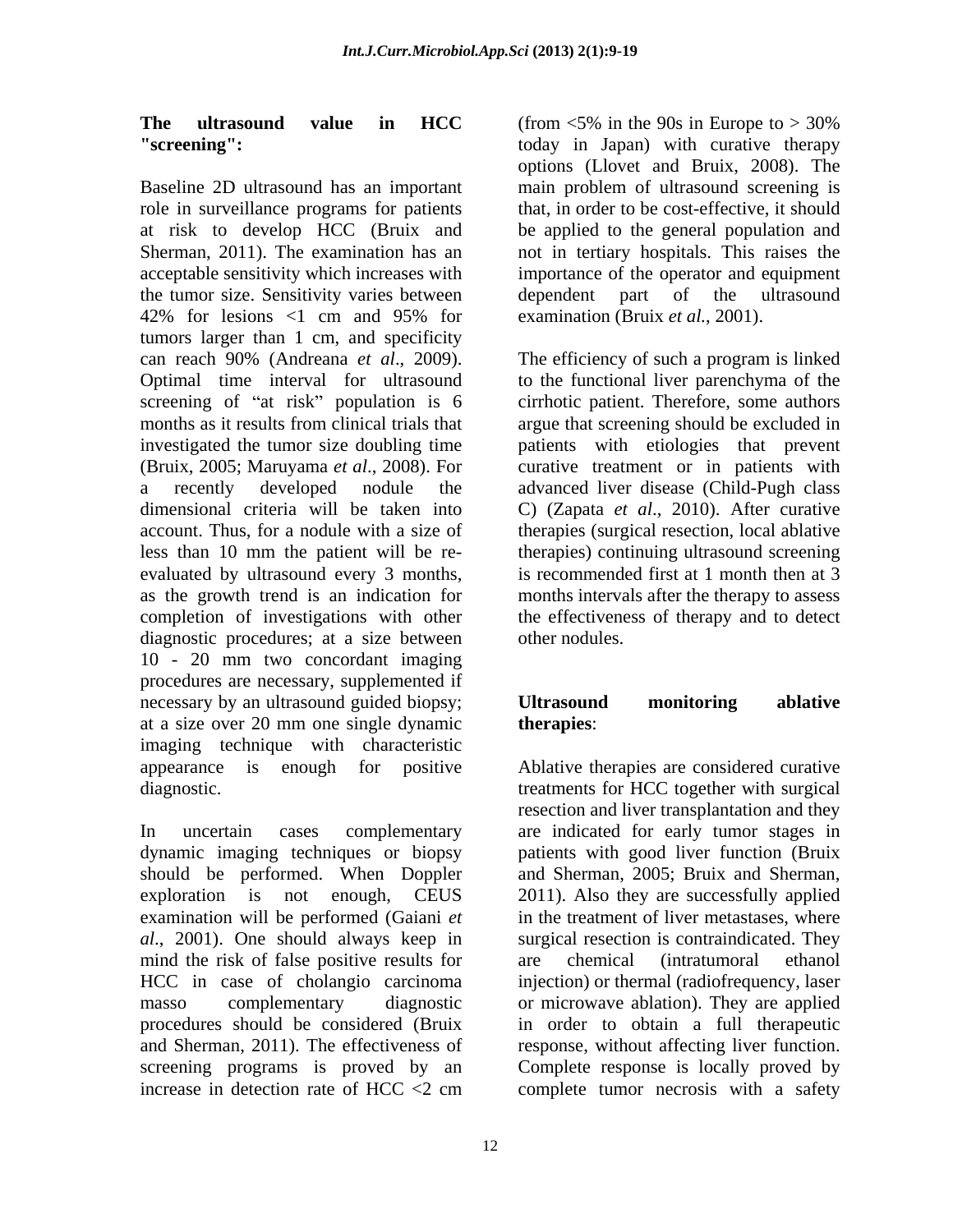margin around the tumor. 2D ultrasound, In the first days after RFA both CEUS and Doppler ultrasound and especially CEUS spiral CT have low sensitivity in assessing can play an important role in therapeutic efficacy. CT sensitivity 24 pretherapeutic staging, particularly when sectional imaging investigations (CT, lower than CEUS (Vilana *et al.*, 2006). MRI) provide uncertain results or are Difficulties in CEUS examination result contraindicated. from post-lesion hyperemia, presence of

During the interventional procedure, (too deep lesion or the presence of fatty ultrasound allows guidance of the needle liver) or lack of patient's cooperation into the tumor. CEUS allows guidance in (immediately after therapy). For this areas of viable tissue and avoids reasons contrast imaging (CT or CEUS) intratumoral necrotic areas. CEUS also control should be performed one month allows assessment of therapeutic effect after ablation to confirm the result of the immediately post-procedure (with the possibility of reintervention in case of partial response) (Claudon *et al.*, 2008). To accurately assess the effectiveness of treatment it is mandatory to compare the periphery in the arterial phase, with portal tumor diameter before therapy with the and late wash-out. Sometimes, especially ablation area. The volume of damaged for HCC treated by alcoholization (PEI) tissue must be higher than the initial tumor hyperenhanced septa or vessels can be volume. CEUS appearance is that of shown inside the lesion (Spârchez et al., central non enhanced area showing a peripheral homogeneous hyper enhanced rim due to post-procedure inflammation. every three months. Although CE-CT 24 hours after the procedure the and/or MRI are considered the method of inflammatory peripheral rim is thinning choice in post-therapy monitoring, CEUS and the necrotic area appears larger than at can be used in follow-up protocols the previous examination. (Claudon *et al.*, 2008), its diagnostic

Thus, a possible residual tumor may appear more evident. Residual tumor has poorly defined edges, irregular shape, and the tumor diameter is unchanged. Residual tumor tissue is evidenced at the periphery of the tumor as an eccentric area behaving hyperenhancement and portal and late wash-out. Ultrasound examination 24 hours after the procedure, including CEUS, can show apart from the character of the lesion any potential post-<br>shows vascular Doppler signal at CFM (left) intervention complications (e.g. active

hours post-therapy is reported to be even intratumoral air, ultrasound limitations after ablation to confirm the result of the therapy (Sparchez *et al.*, 2009).

Local recurrence is defined as recurrence of a hyperenhanced area at tumor shown inside the lesion (Spârchez *et al.*, 2009). In case of successful treatment, US monitoring using CEUS is performed accuracy being equivalent to that of CE- CT or MRI (Frieser *et al.*, 2011).



bleeding). **Fig.3** Assessment of therapeutic efficacy on ultrasound (2D, CFM, CEUS). US exam shows vascular Doppler signal at CFM (left) and CEUS examination reveals incomplete therapy (right).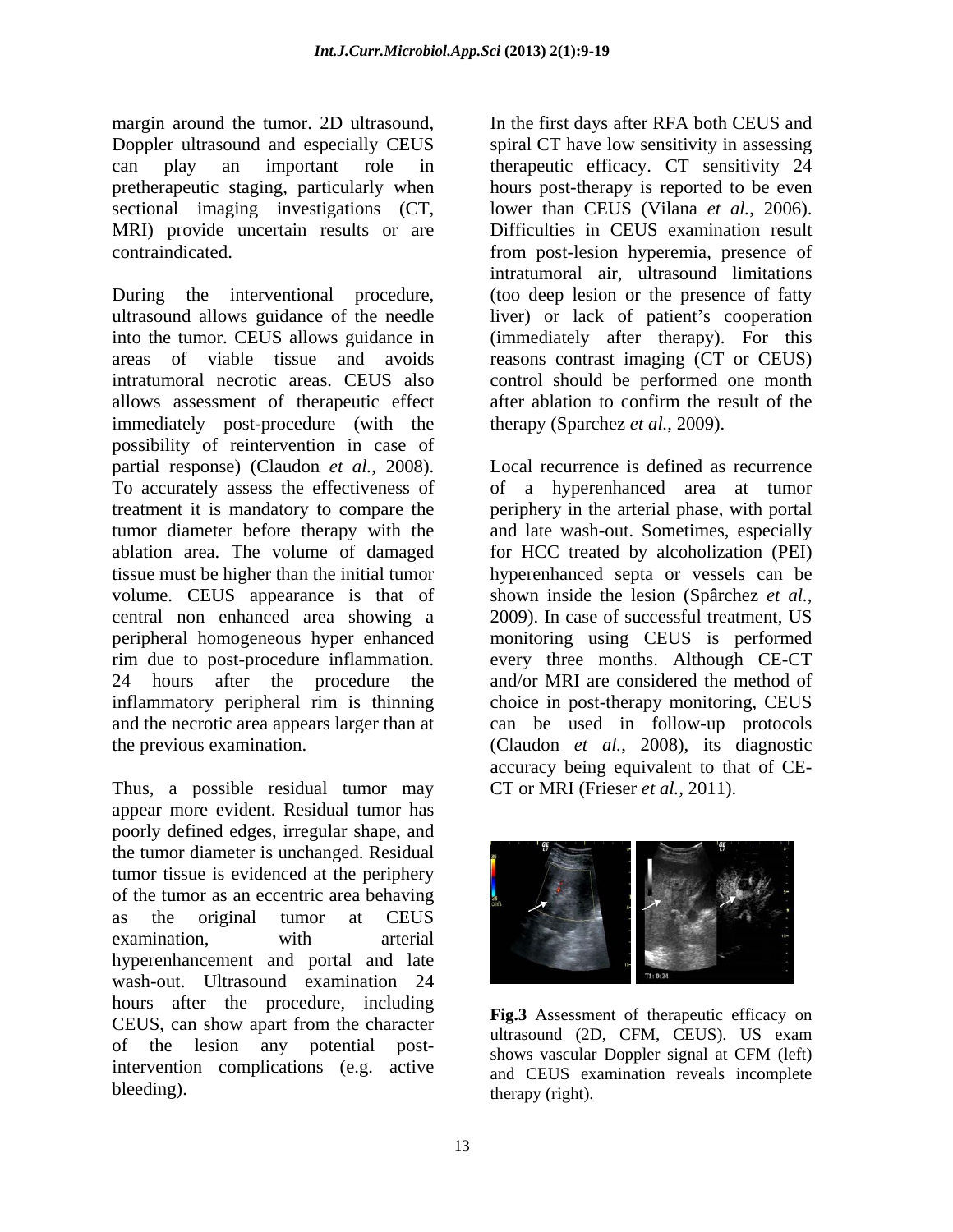# **(Transarterial Chemoembolization):**

Transarterial chemoembolization (TACE) is part of palliative therapies for HCC used in intermediate stages of the disease. It Given the CEUS limitations, currently catheterization of the hepatic artery and injection of chemotherapeutic agents lesions who are hyperenhanced during arterial phase. to liver transplantation.

The role of US is limited in the first few days after the procedure, and refers only to its complications, due to Lipiodol retention mainly intratumoral, but also diffusely intrahepatic. On ultrasound, Lipiodol appears intensely hyperechoic inside the tumor, with significant posterior attenuation which make US examination  $\mathbb{R}^n$ more difficult. On the other hand, CE-CT is also limited by the presence of Lipiodol (iodine oil), therefore the evaluation of therapeutic efficiency is currently made by indirect assessing Lipiodol binding to the tumor using nonenhanced CT (Maruyama *et al.,* 2008). CE-MRI is not influenced by the presence of Lipiodol, but it is an **therapies:** expensive method and still difficult to reach. Several studies have proved similar

**IV. Ultrasound Monitoring of TACE** compared to CE-CT and CE-MRI for the **Therapy** evaluation of post- TACE treatment results, while other studies have shown the limitations of CEUS especially for deep or

consists of selective angiographic some authors consider CT as standard (usually adriamycin, but other molecules CE-MRI as complementary methods (Lim are currently the subject of clinical trials), *et al*, 2006, Maruyama *et al*, 2008). followed by embolization of hepatic artery Monitoring TACE therapeutic results by with gelfoam, alcohol or metal rings contrast imaging techniques is performed (Bruix and Sherman, 2005). A similar as for ablative therapies initially after one procedure is transarterial embolization but month then after every 3 months post without chemotherapeutic agents injection, TACE. Given that TACE is indicated only used in the treatment of hypervascular for hyperenhanced lesions during arterial liver metastases. These therapies are based phase, CEUS plays a very important role on the predominantly arterial vasculature in monitoring the dysplastic nodules to of HCC and hypervascular metastases, identify the moment when changes occur while the remaining liver parenchyma has in arterial vasculature, being able to have a dual vascular intake, predominantly an early therapeutic intervention in order portal. Their efficacy is high only for to limit tumor progression, to increase small lesions (Fig.4). Given the CEUS limitations, currently method for the evaluation of TACE and local ablative therapies and CEUS and patient survival, and thus to create a bridge



**Fig.4** Small HCC is seen on the left (nodule in nodule). Efficient chemoembolization of the nodule (right). CEUS examination shows no circulatory signal within the nodule.

### **Ultrasound monitoring of systemic therapies:**

efficacy, even superior, of CEUS on the affinity of certain molecules to Systemic therapies are procedures based on the affinity of certain molecules to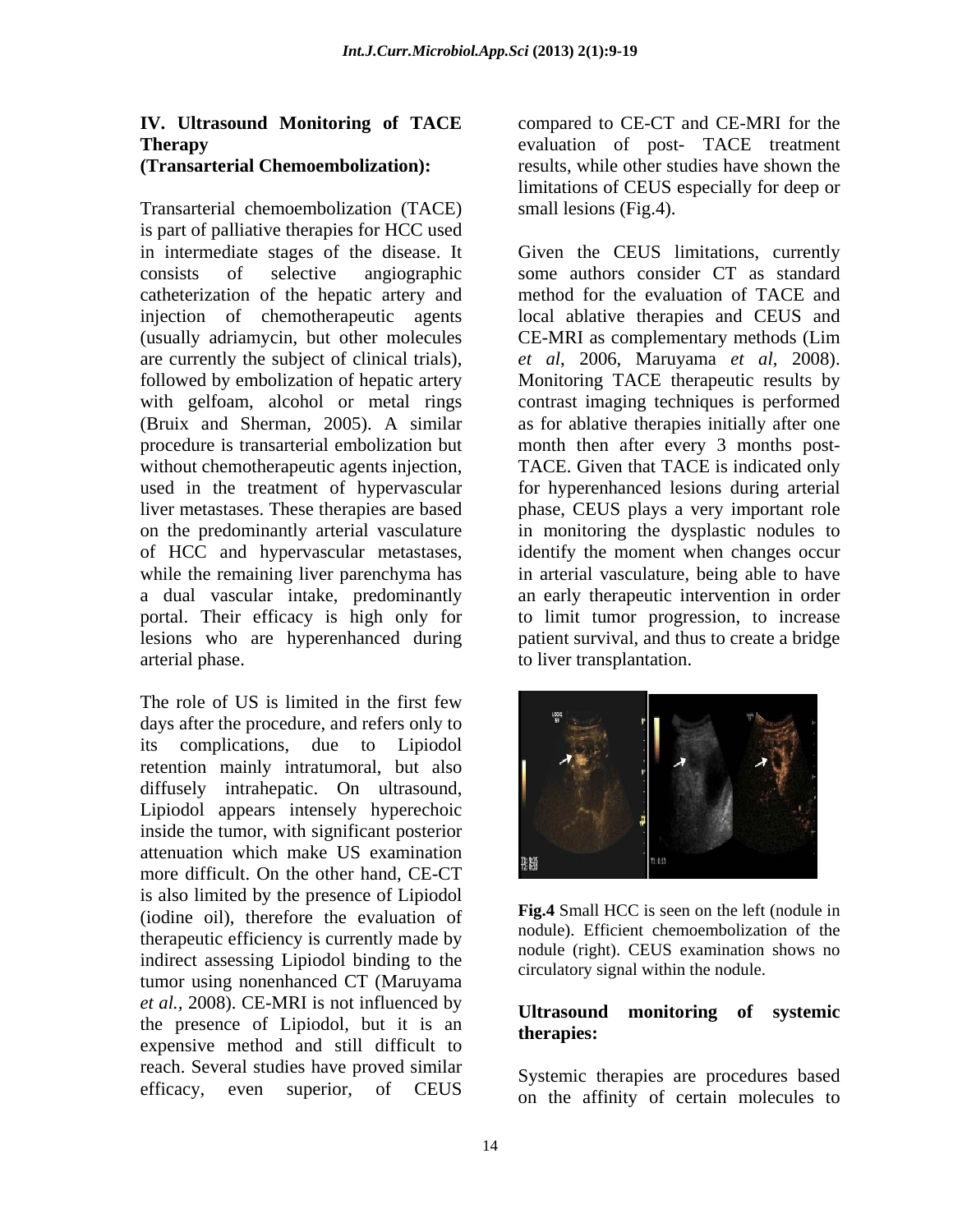inhibit either tumor cell replication or within screening programs. CEUS efficacy multiplication of neoplastic vasculature (antiangiogenic therapies). They are post resection patients. intravenously administered and are indicated in advanced stages of liver tumor **Ultrasound in liver tumor pathology,** diseases, when there are no other effective therapeutic solutions. Among ultrasound techniques, CEUS is the one that brought a Ultrasound has known a great

no irradiation and has no hepatic or renal tumor therapeutic evaluation (Lassau *et*  angiogenic molecules by quantifying order to assess therapeutic efficacy as required. early as possible.

# **resection status:** up to 87.5 - 99% (Horigome *et al.*, 1999).

recurrence are the development of other as well as guided interventional tumors near the primary tumor scar and vascular micro invasion (Bruix and

has not been proven so far in monitoring post resection patients.

# **Technical progress:**

significant benefit not only by increasing development arising from the need to the sensitivity and specificity of ultrasound increase patient access to advanced in detecting liver metastases, but also by investigations while avoiding procedures assessing the efficacy of systemic therapy using radiation (CT), contrast agents with for HCC and metastases. allergic potential (iodine substances) and The method has been adopted by exploration by maneuverability of the oncologists since 2003, because it involves equipment and dynamic character of the toxicity, and it is now currently used in procedures or intraoperative examination. *al*., 2011). It is currently used in large procedures is necessary due to the lack of clinical trials aimed at determining the specificity of the method in case of efficacy of different types of anti- tumors. Even if tumor markers for intratumoral perfusion based on the available, their accuracy is not good statistical analysis performed using enough; therefore biological samples from specific software during post-processing in the nodules detected by imaging is often Ultrasound has known a great hepatic or renal toxic agents. Ultrasound image allows guided interventional Combining ultrasound with such defining the nature of some masses are required.

**Ultrasound monitoring of post-surgical** on the operator's experience and can reach Surgical resection is the treatment of histology fragment or cytology aspiration; choice for non-cirrhotic or cirrhotic in both cases the credibility of the method patients with well preserved liver function is sufficient to ensure optimal cancer with single liver lesion. After resection, therapies (Badea and Badea, 1991). recurrence rate exceeds 70% at 5 years and Intraoperative ultrasound is also a is mainly due to primary tumor complementary investigation that allows dissemination. detection of very small nodules. In The strongest predictors of tumor tumor using Doppler and CEUS procedure Sherman, 2005). 2D ultrasound is used percutaneous ethanol injection. Accuracy of ultrasound guided puncture in the diagnosis of liver tumors is dependent up to 87.5 - 99% (Horigome *et al.*, 1999). The extracted material can be either a addition it allows the characterization of as well as guided interventional procedures such as intraoperative (PEI or RFA) radio frequency ablation percutaneous ethanol injection.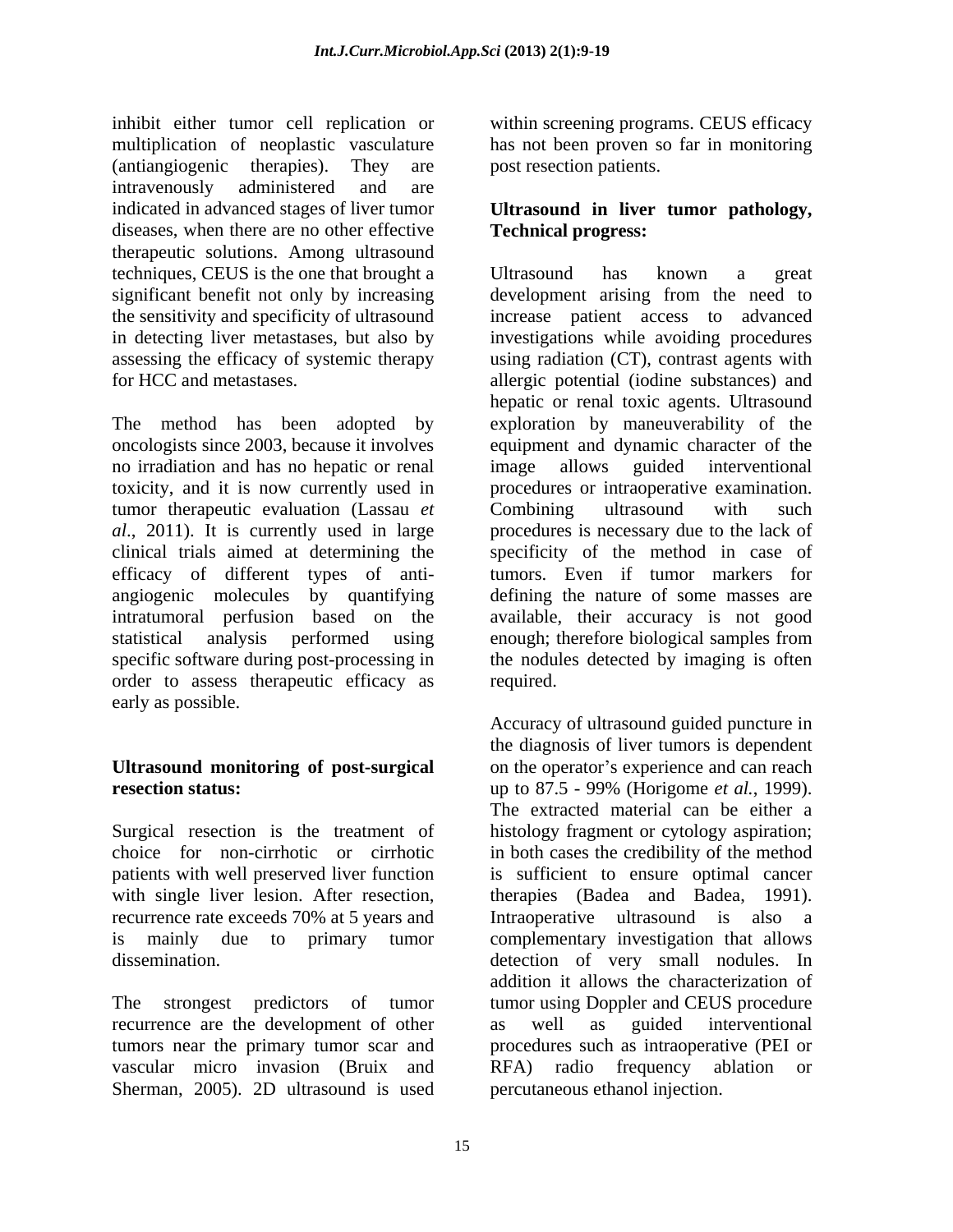### **Targeted therapy using contrast agents:**

The introduction of second generation contrast agents has been a great progress. **V. High Intensity Focused Ultrasound** Diagnostic performance is already proven. (HIFU): A step forward is tumor targeted therapy

Techniques for image fusion obtained by Techniques for visualizing blood examination with CT or MRI images, enabling positioning of the needle in technique is now implemented on relation to the exact position of the tumor. The technique allows a better guidance ablative procedures, replacing CT angiography (Hansen *et al.*, 2011). guidance and thus avoiding irradiation.<br>Combination with CEUS allows a better **VI. Conclusions** Combination with CEUS allows a better characterization of lesions as well as successful monitoring of percutaneous procedures or TACE effects (Sandulescu *et al.*, 2011; Ewertsen *et al.*, 2011). Elastography was initially introduced in practice to assess the degree of fibrosis in

In liver tumors it allows detection of liver nodules due to the difference of elasticity between the hepatic nodule and the are included in successive parenchyma. There are few studies that try to assess the benign or malignant character<br>known as "EFSUMB guidelines" of the lesion based only on elasticity. By<br>(Albrecht et al., 2004; Claudon et al., combination with CEUS the method could  $\frac{(A)_{\text{DDC}}}{2008}$ 

be beneficial for early detection and characterization of HCC.

# **(HIFU):**

under ultrasound guidance. The principle It is a new technique capable of is that of transporting chemotherapeutic destroying tumor tissue by hyperthermia, agents to the target using microbubbles as allowing percutaneous ablation without vectors. Experiments have been made for requiring tumor puncture. There are binding different substances and/or genes studies showing the efficacy of this to the lesion, with local release by technique in combination with TACE, "breaking" and intracellular penetration with anti-tumor effect and better survival using the phenomenon of cellular than using TACE alone (Wu, 2005). The membrane permeability called method is expected to be an alternative to "sonoporation" (Lindner, 2004, Newman PEI and RFA because it avoids the and Bettinger, 2007). puncture of the cirrhotic liver, but more **Image fusion:** a single therapy in the curative treatment different imaging procedures allow the circulation independently from the angle correlation of real-time ultrasound both for biopsies and percutaneous flow visualized so far only on MRI studies are needed to prove its efficacy as of HCC (Maruyama *et al.*, 2008). Techniques for visualizing blood of intonation based on transversal oscillation of red blood cells groups. This technique is now implemented on conventional transducers and can real time evidence different features of the blood

## **VI. Conclusions**

chronic liver disease. method require structured approach to its Ultrasound exploration using current technologies has excellent possibilities for practical use. Several elements related to the lack of standardization and reproducibility of ultrasound procedures as well as operator-dependent nature of the use in liver tumors pathology (Bolondi *et al.*, 2007). Structuring these applications and description of their actual performance are included in successive recommendations made by expert groups, known as "EFSUMB guidelines" (Albrecht *et al.*, 2004; Claudon *et al.*, 2008).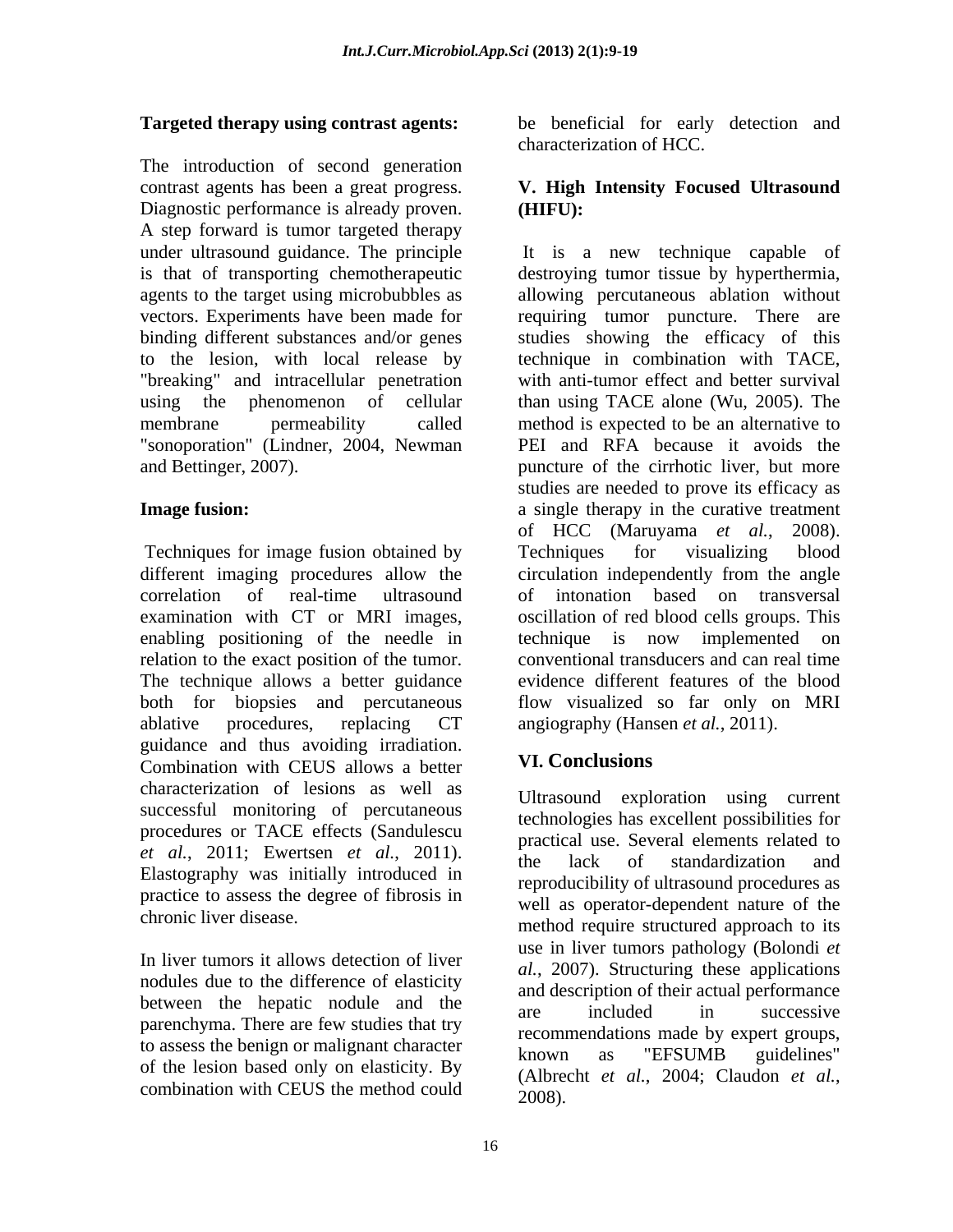- G.Germani, and Burroughs, A.2009. with cirrhosis. World. J. Hepatol.
- Badea, R., and Badea, G.H. 1991. Sonographische Untersuchungen des Pfortadersystems bei Lebertumoren. Ultraschall. 12 (6): 272- 276.
- C.Craciun, M.Marin, and Bucher, M.1991. Aspiration of fine needle accuracy of ultrasonic diagnosis of a different diagnosis of a different diagnosis of a different diagnosis of  $\frac{a}{y}$  different diagnosis of  $\frac{a}{y}$  different diagnosis of  $\frac{a}{y}$  different diagnosis of  $\frac{a}{y}$  di liver tumors - investigation of 165 patients. Z Klin Med*.* 46(21): 1489 -
- Badea, R., M.Socaciu, C.Caraiani, Tagology *Lur. Kaatol.*, 19:1-6.<br>O.Mosteanu, and Pop, T. 2008. The Dromain, C., T.de Baere, D.Elias, contrast agents (SonoVue) in the diagnosis and characterization of
- Badea, R., M.Socaciu, M.Lupsor, Radiol 223: 255-202. Evaluating the liver tumors using Dis. 16(1): 85-92.
- Bolondi, L., J.M.Correas, R.Lencioni, Ultra<br>H.P.Weskott, and Piscaglia, F. 2007. MRI<br>New expressives for the use of 197. New perspectives for the use of  $\frac{197}{197}$ .<br>Separate or the use of the series of the series of the M. J. Kiesel, A. Lindner, contrast-enhanced liver ultrasound in clinical practice. Dig. Liver Dis. 39:
- Bruix, J., and Sherman, M. 2005.
- Bruix, J., and Sherman, M. 2011. AASLD Practice Guideline. Management of Hepatocellular Carcinoma: an Update. Hepatol. 53(3): 1020-1022.
- VII. References Bruix, J., M.Sherman, J.M.Llovet, Andreana, L., G. Isgro, M.Pleguezuelo, A.K.Burroughs, E.Christensen, G.Cormoni and Burroughs, A.2000 L.Pagliaro, M.Colombo, and Rodes, J. Surveillance and diagnosis of  $\frac{2001}{90}$ . EASL Panel of Experts on HCC. hepatocellular carcinoma in patients<br>carcinoma. Conclusions of the 1(1):48-61. Barcelona-2000 EASL conference, Bruix, J., M.Sherman, J.M.Llovet, M.Beaugrand, R.Lencioni,<br>A.K.Burroughs, E.Christensen,<br>L.Pagliaro, M.Colombo, and Rodes, J. 2001. EASL Panel of Experts on HCC. Clinical management of hepatocellular carcinoma. Conclusions of the European Association for the Study of the Liver. J. Hepatol*.* 35:421-430.
- Badea, R., G.h.Badea, N.Galatar, enhanced ultrasound. Abdom Imag.<br>
C.Greenius M.Marin and Pueber. 29:446-454. Cosgrove, D., and Blomley, M. 2004. Liver tumors: evaluation with contrast enhanced ultrasound. Abdom Imag*.* 29:446-454.
	- biopsy its relevance to higher a university contains the university of the university of the contract of a dilemma Ultrasound Obstet. Cosgrove, D., and Eckersley, R. 1997. Doppler indices in tumor resolution of <sup>a</sup> dilemma Ultrasound Obstet. Gynecol*.* 10: 9 -11.
	- 1493 **CHITASOUNG** a strategic issue for Derchi, L.E., and Claudon, M. 2009. Ultrasound: a strategic issue for radiology? *Eur. Radiol.,* 19: 1-6.
	- use of second generation Ultrasound V.Kuoch, M.Ducreux, V.Boige, benign liver masses. Rom. J. perculaneous radio-frequency abiation: Hepatol.4(1):  $11-9$ . CT and MR imaging follow up. Dromain, C., T.de Baere, D.Elias, P.Petrow, A.Roche, and Sigal, R. 2002. Hepatic tumors treated with percutaneous radio-frequency ablation: CT and MR imaging follow up. Radiol. 223: 255-262.
	- O.Mosteanu, and Pop, T.2007. Ewerlsen, C., B.M.Henriksen, S.10rp three-dimensional ultrasonography. A  $\overline{C}$  and  $\overline{C}$  and  $\overline{C}$  and  $\overline{C}$  and  $\overline{C}$  and  $\overline{C}$  and  $\overline{C}$  and  $\overline{C}$  and  $\overline{C}$  and  $\overline{C}$  and  $\overline{C}$  and  $\overline{C}$  and  $\overline{C}$  and  $\overline{C}$  and  $\$ pictorial essay. J. Gastrointestin. Liv. CEUS of Liver Lesions Guided by<br>Image Fusion between Ewertsen, C., B.M.Henriksen, S.Torp Pedersen, and Bachmann Nielsen, M. 2011. Characterization by Biopsy or CEUS of Liver Lesions Guided by Image Fusion between Ultrasonography and CT, PET/CT or MRI. Ultraschall. in Med. 32: 191 197.
	- 187-195. E.G.Hahn, and Strobel, D. 2011. Management of hepatocellular versus CT or MRI for the Therapeutic carcinoma. Hepatol. 42:1208–1236. Control of Percutaneous Frieser, M., J.Kiesel, A.Lindner, T.Bernatik, J.M.Haensler, R.Janka, Efficacy of Contrast-Enhanced US Control of Percutaneous Radiofrequency Ablation in the Case of Hepatic Malignancies. Ultraschall in Med*.*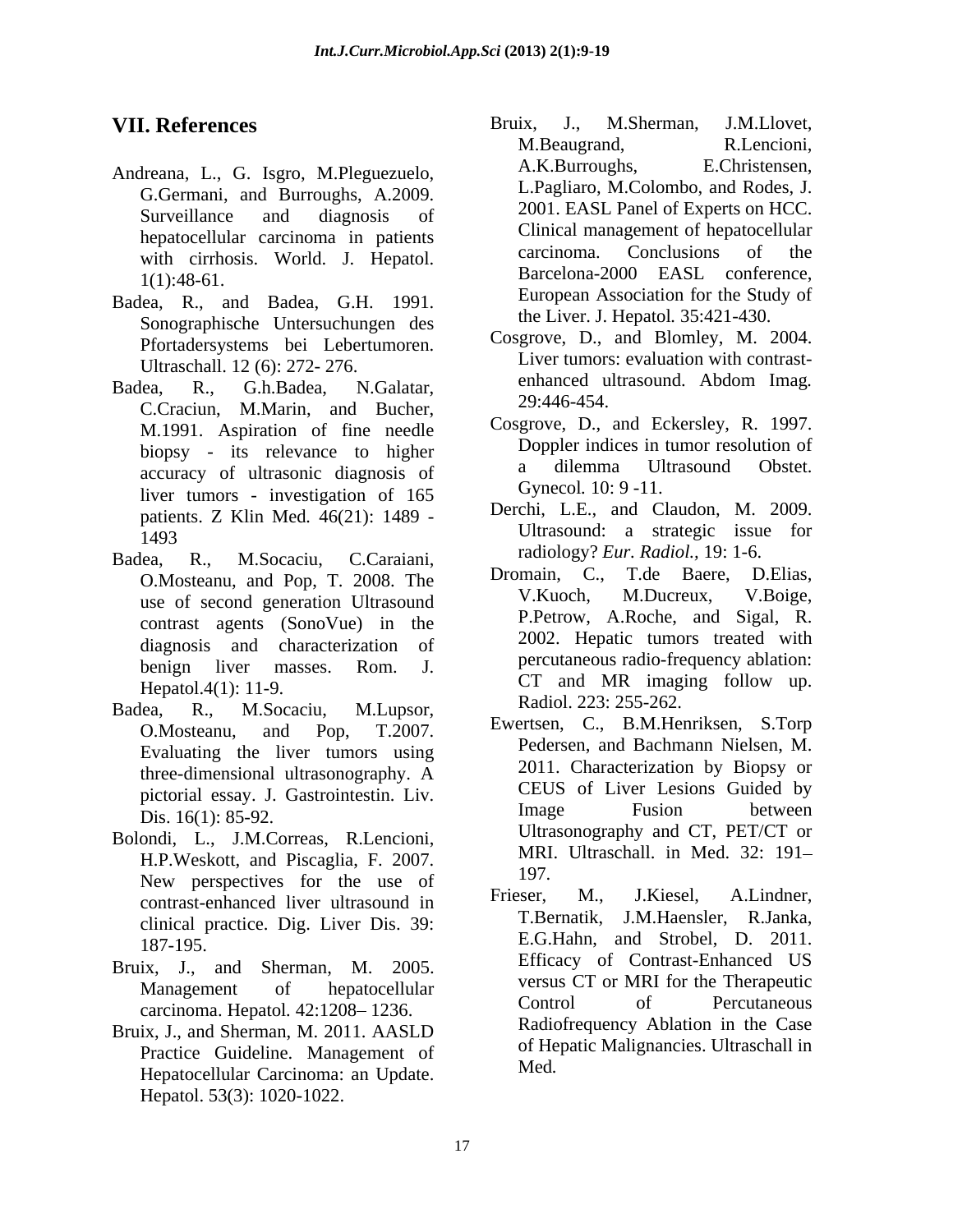- Gaiani, S., L.Volpe, F.Piscaglia, and Bolondi, L. 2001. Vascularity of liver Semin Liver Dis. 19:329–338.
- Hansen, P.M., M.M.Pedersen, Hepatol. 48: S20 S37. of a Vector Velocity Technique.
- contrast-enhanced ultrasound. Eur. J.
- Kojiro, M., 2004. Focus on dysplastic nodules and early hepatocellular carcinoma: An Eastern point of view.
- Konopke, R., S.Kersting, H.D.Saeger, and
- Kreft, B., D. Pauleit, R.Bachmann, R.Conrad, A.Kramer, and Schild, H.H.
- Larsen, L.P.S., 2010. Role of contrast enhanced ultrasonography in the assessment of hepatic metastases: A
- Lassau, N., L.Chami, M.Chebil, P.2005. Global cancer statistics 2002.<br>
B.Benatsou, S.Bidault, E.Girard, Cancer J Clin. 55: 74–108.<br>
G.Abboud, A.Roche. 2011. Dynamic Sandulescu, D.L., D.Dumitrescu,
- Lindner, J., 2004. Microbubbles in and future directions. Nature*.* 3: 527-
- Llovet, J.M., C.Bru, and Bruix, J. 1999.

the BCLC staging classification. Semin Liver Dis. 19:329–338.

- tumours and recent advances in Llovet, J.M., andd Bruix, J. 2008. Novel Doppler ultrasound. J. Hepatol*.* advancements in the management of 34:474–482. hepatocelular carcinoma in 2008. J. hepatocelular carcinoma in 2008. J.<br>Hepatol. 48: S20 – S37.
- K.L.Hansen, M.Bachmann Nielsen, Llovet, J,M., A.Burroughs, and Bruix, J. and Jensen, J.A. 2011. Demonstration 2003. Hepatocellular carcinoma. Lancet.362: 1907–1917.
- Ultraschall in Med*.* 32:213-215. Jang, H.J., T.K.Kim, and Wilson, Yokosuka, O. 2008. Current role of S.R.2009. Small nodules (1-2 cm) in ultrasound for the management of liver cirrhosis: characterization with hepatocellular carcinoma. World J Maruyama, H., Gastroenterol; 14: 1710-1719.
	- Radiol*.*72: 418-424. Matsui, O., 2004. Imaging of multistep human hepatocarcinogenesis by CT during intraarterial contrast injection. Intervirol*.* 47: 271-276.
	- Liver Transpl*.* 10:S3-S8. Minami, Y., and Kudo, M. 2010. Hepatic Bunk, A. 2005. Detection of liver sonographic findings and pathological lesions by contrast enhanced features. World J. Radiol*.* 2(7): 249 ultrasound -- comparison to 256. malignancies: Correlation between 256.
	- intraoperative findings. Ultraschall in Newman, T., and Bettinger,S. 2007. Gene Med. 26: 107-113. therapy progress and prospects: Ultrasound for gene transfer. Gene Ther*.* 14: 465-475.
	- 2001. Incidence and significance of Nicolau, C., V.Catala, and Vilana, R.2004. small focal liver lesions in MRI. Rofo. Evaluation of hepatocellular carcinoma 173:424-429. using Sonovue, a second generation ultrasound contrast agent: Correlation with cellular differentiation. Eur. Radiol. 14:1092–1099.
	- review. World J. Hepatol. 2(1): 8-15. Parkin, D.M., F.Bray, J.Ferlay, and Pisani, P.2005. Global cancer statistics 2002. Cancer J Clin. 55: 74–108.
	- Contrast-Enhanced Ultrasonography I.Rogoveanu, and Saftoiu, A. 2011. (DCE-US) and Anti-angiogenic Hybrid ultrasound imaging techniques Treatments. Discov. Med. Sandulescu, D.L., D.Dumitrescu, (fusion imaging). World J Gastroenterol. 17(1):49-52.
	- medical imaging: current applications Sparchez, Z., P.Radu, O.Anton, 532. Contrast-Enhanced Ultrasound in Prognosis of hepatocellular carcinoma: Ablative Treatments of HepatocellularM.Socaciu, and Badea, R. 2009. Contrast-Enhanced Ultrasound in Assessing Therapeutic Response in